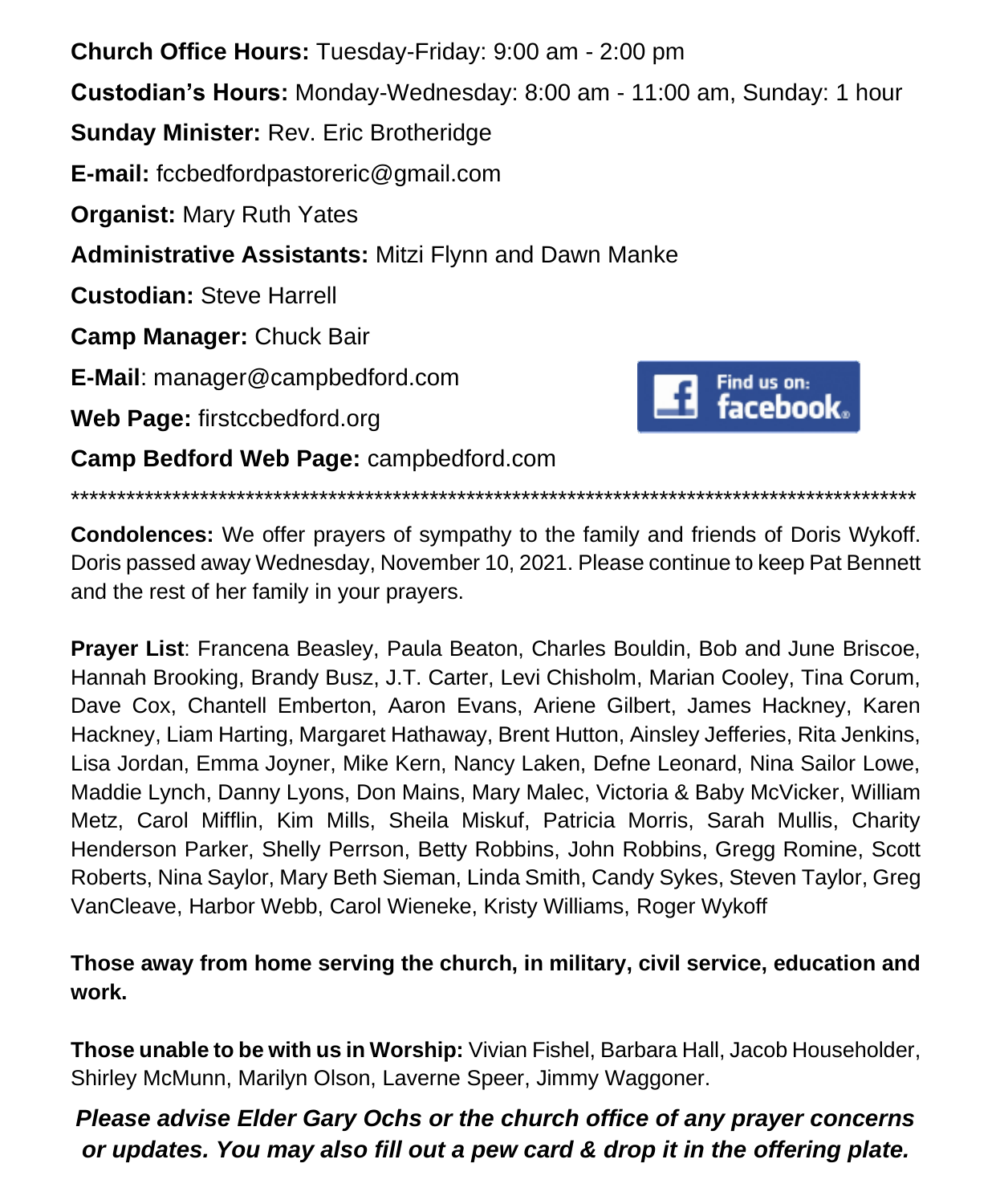

1101 15<sup>th</sup> Street [www.firstccbedford.org](http://www.firstccbedford.org/) 812-275-4497 Bedford, IN 47421 office@firstccbedford.org ֕  $\sf Reaching~Outward$  to  $\sf C$ onnect  $\sf P$ eople with  $\sf C$ od's  $\sf Abundance$ 



Twenty-Fifth Sunday of Pentecost November 14, 2021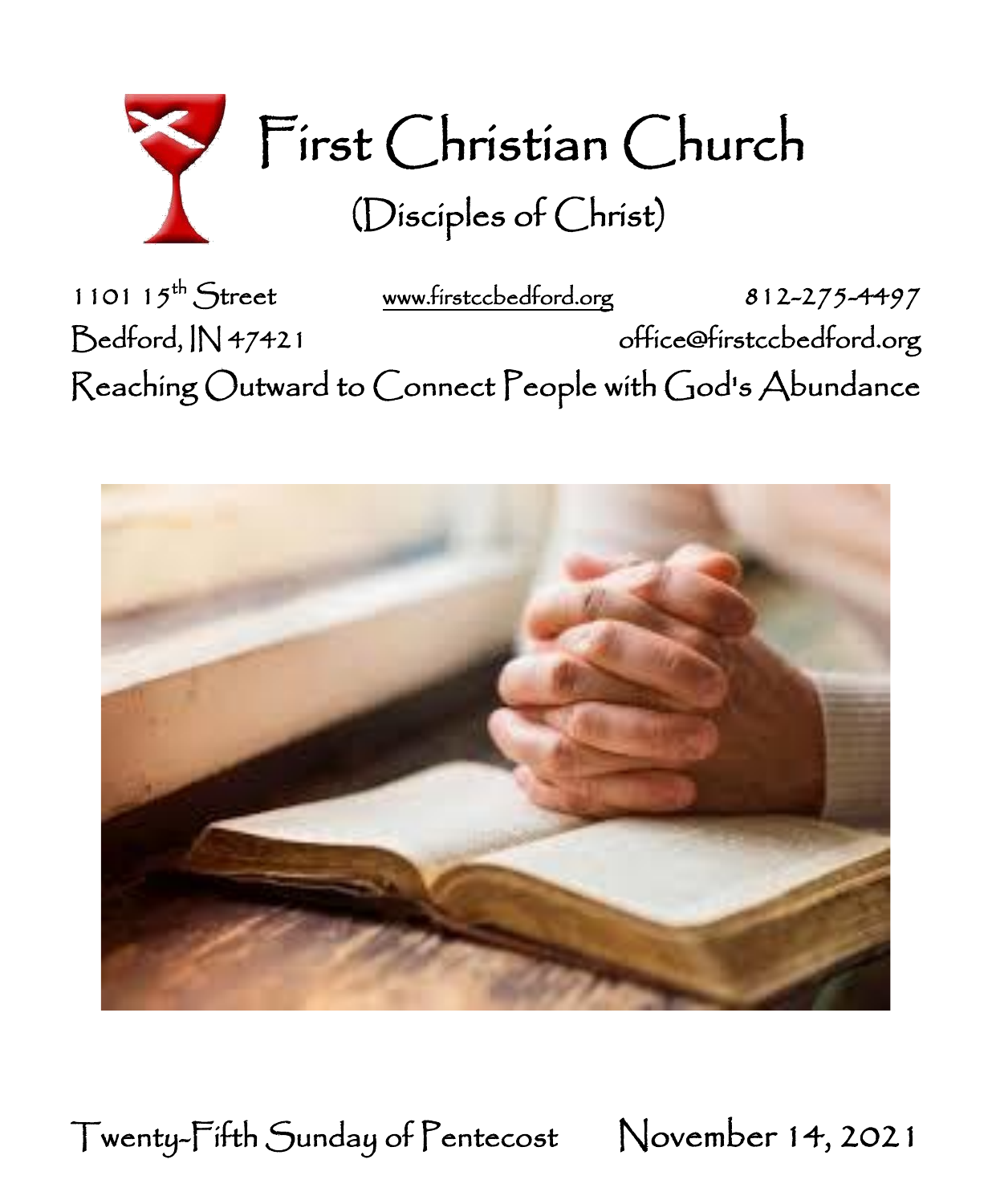#### **November 14, 2021 SERVICE OF WORSHIP 10:30 am**

*Please complete the cream-colored card located in the back of each pew and place it in the offering plate. Help us by filling out the card as completely as you can. You may also use the card to inform the office of any prayer requests, joys, concerns, upcoming events, changes, etc.*

*Turn off cell phones as they may interfere with the live stream. Thank you.*

\*\*\*\*\*\*\*\*\*\*\*\*\*\*\*\*\*\*\*\*\*\*\*\*\*\*\*\*\*\*\*\*\*\*\*\*\*\*\*\*\*\*\*\*\*\*\*\*\*\*\*\*\*\*\*\*\*\*\*\*\*\*\*\*\*\*\*\*\*\*\*\*\*\*\*\*\*\*\*\*\*\*\*\*\*\*\*\*\*\*\*

**\*Please Stand (as you are able)**

| <b>Prelude</b> | Canzona - Ferdinando Bertoni/arr. Aldolf Hass   |  |  |
|----------------|-------------------------------------------------|--|--|
|                | Ruth Mayhew - Flute and Mary Ruth Yates - Piano |  |  |

#### **Welcome and Announcements** Rev. Eric Brotheridge

### \*Call to Worship **Elder Barbara Sorrells**

|      | Leader: Out of the fullness of the lives God has given us                                                |
|------|----------------------------------------------------------------------------------------------------------|
|      | we have come to worship and to praise.                                                                   |
| ALL: | With thanks we offer to God the creativity of                                                            |
|      | our minds, the warmth of our hearts, and the                                                             |
|      | joy of our spirits.                                                                                      |
|      | Leader: We love because God first loved us,                                                              |
|      | freeing us from the power of sin and death.                                                              |
| ALL: | With glad hearts let us join together in singing<br>praise to God: Creator, Word and Holy Spirit<br>Amen |

| *Opening Hymn                                                         | Mine Eyes Have Seen the Glory | #705      |
|-----------------------------------------------------------------------|-------------------------------|-----------|
| <b>Recognition of Veterans</b>                                        |                               |           |
| <b>Children's Moment</b>                                              |                               | Rev. Eric |
| A Time of Prayer                                                      |                               | Rev. Eric |
| <b>Prayer Hymn</b><br><b>Call to Prayer</b><br><b>Pastoral Prayer</b> | Spirit of the Living God      | #259      |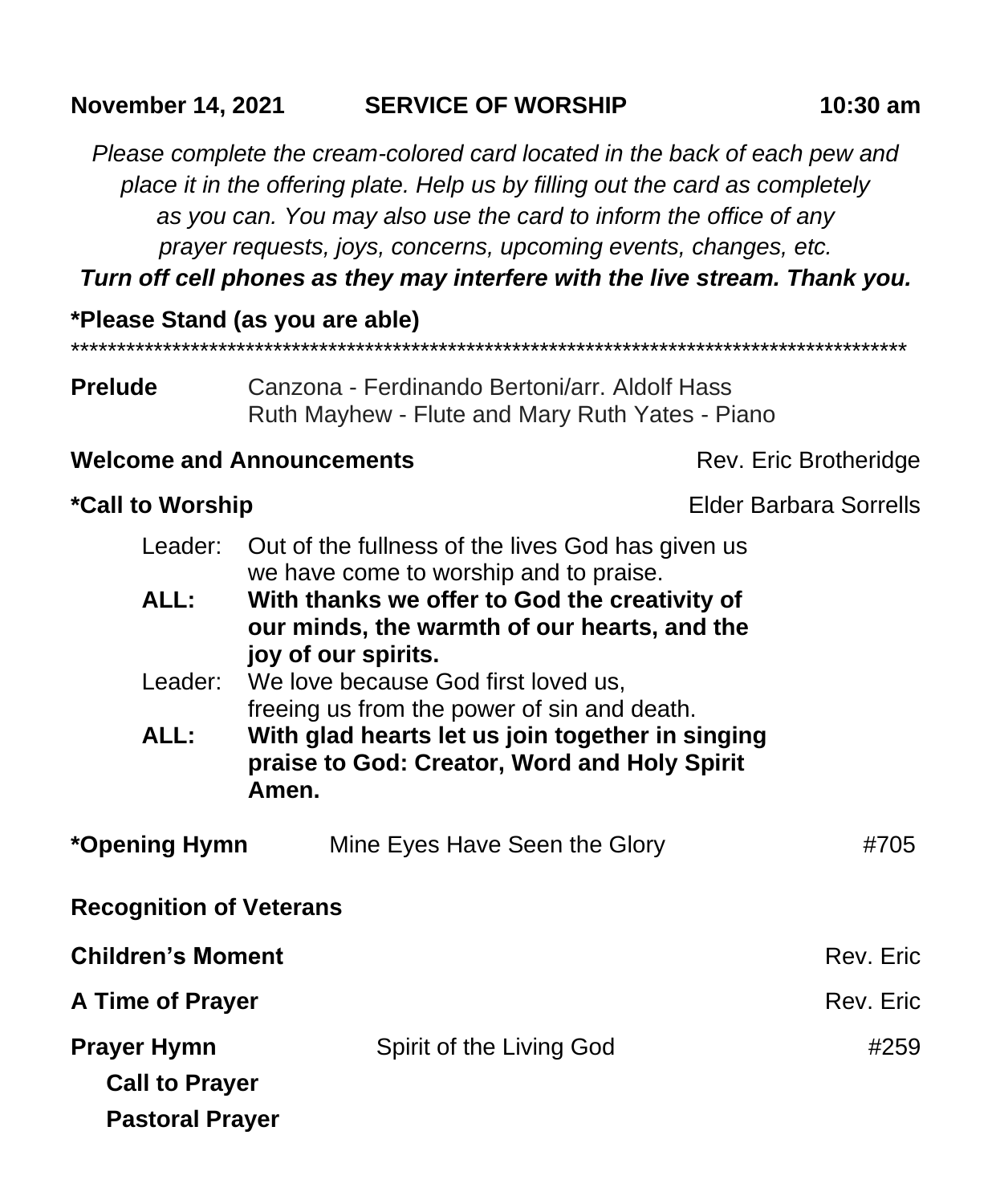|                                                                                                                                                                                                                                                 | <b>Passing of the Peace</b> Pastor: Peace be with you <b>All: And also with you</b> |           |  |  |  |
|-------------------------------------------------------------------------------------------------------------------------------------------------------------------------------------------------------------------------------------------------|-------------------------------------------------------------------------------------|-----------|--|--|--|
| <b>Special Music</b>                                                                                                                                                                                                                            | Meditation from "Thais" - Jules Massenet                                            |           |  |  |  |
| <b>Intro to Scripture</b>                                                                                                                                                                                                                       |                                                                                     | Rev. Eric |  |  |  |
| <b>Scripture</b>                                                                                                                                                                                                                                | Matthew 18:23-35 New Revised Standard Version                                       | Elder     |  |  |  |
| <b>Proclamation</b>                                                                                                                                                                                                                             | "The Lord's Prayer - Forgive Us Our Debts"                                          | Rev. Eric |  |  |  |
| <b>Hymn of Discipleship</b>                                                                                                                                                                                                                     | Alas! And Did My Savior Bleed?                                                      | #204      |  |  |  |
| *Invitation to Giving<br>Elder                                                                                                                                                                                                                  |                                                                                     |           |  |  |  |
| *Doxology                                                                                                                                                                                                                                       |                                                                                     | On Screen |  |  |  |
| <b>*Prayer of Dedication</b>                                                                                                                                                                                                                    |                                                                                     | Elder     |  |  |  |
| <b>Invitation to Christ's Table</b><br>Elder                                                                                                                                                                                                    |                                                                                     |           |  |  |  |
| <b>Prayer for the Bread and Cup</b><br>Elder                                                                                                                                                                                                    |                                                                                     |           |  |  |  |
|                                                                                                                                                                                                                                                 | <b>Communion Music</b> Fairest Lord Jesus - Silesian Folk Tune arr. Don Whitman     |           |  |  |  |
| <b>Words of Institution</b>                                                                                                                                                                                                                     |                                                                                     | Rev. Eric |  |  |  |
| <b>Taking of the Bread and Cup Together</b>                                                                                                                                                                                                     |                                                                                     |           |  |  |  |
| <i><b>*Closing Hymn</b></i>                                                                                                                                                                                                                     | Love Divine, All Loves Excelling                                                    | #517      |  |  |  |
| Rev. Eric<br>*Blessings and Benediction<br>May God bless you.<br>May God keep you.<br>Make God's face to shine upon you.<br>And be gracious unto you.<br>May God lift up God's countenance upon you.<br>And give you peace. And give you peace. |                                                                                     |           |  |  |  |

# **\*Postlude** A Characteristic Piece - Jean Langlais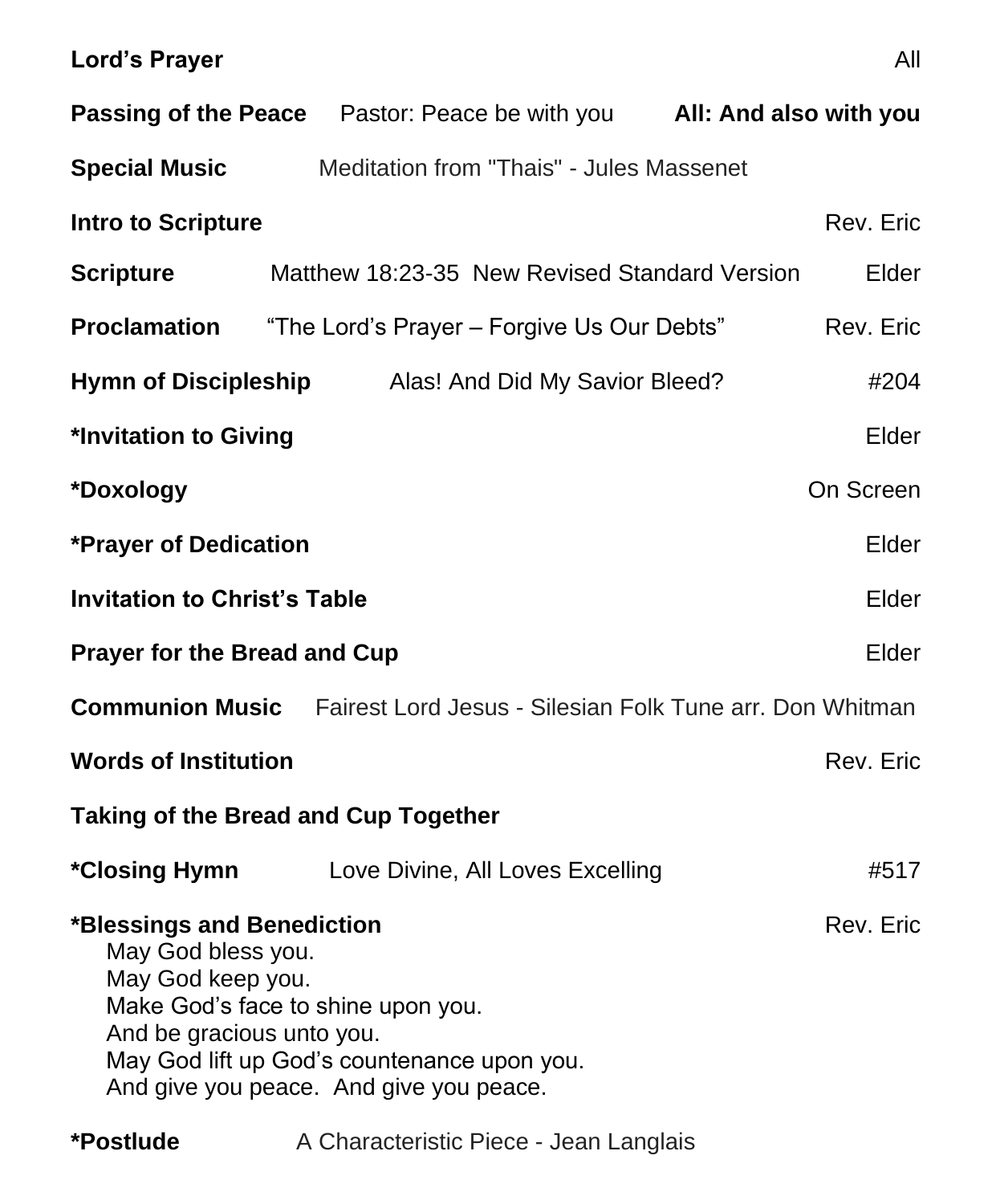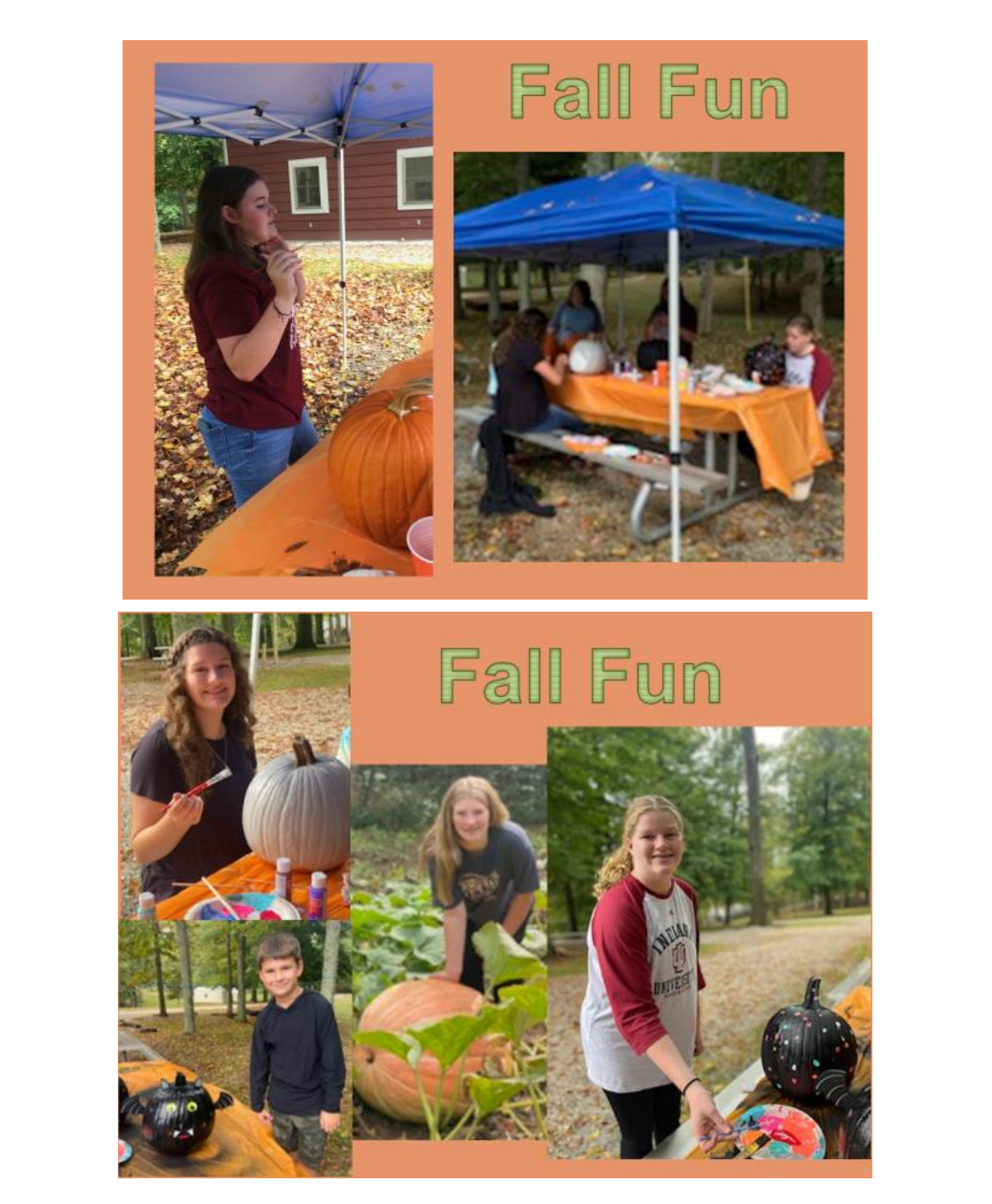**Adopt a Family Project** 



## **It's Time for Our Adopt a Family Project.**

The Christmas list is posted in the foyer. Please **read the guidelines** before you purchase a gift. **All gifts need to be the library by December 10.** If you would like to give a monetary donation, please make the check payable to First Christian Church with a memo for Adopt-A-Family. Contact Amy Holbrook, 812-583-1105, for any questions.



**Outreach Committee Ministry** We are collecting **BAKING SUPPLIES, FLOUR AND SUGAR during the month of November for L.I.F.E Pantry.** Please place all packages in the baskets located in the foyer. *Any food or items you wish to donate are welcome any month.*



#### **Immediately following worship November 28**

The 2022 Budget and Leadership Positions will be brought forward for approval. Please make plans to attend as your voice is important for the coming year.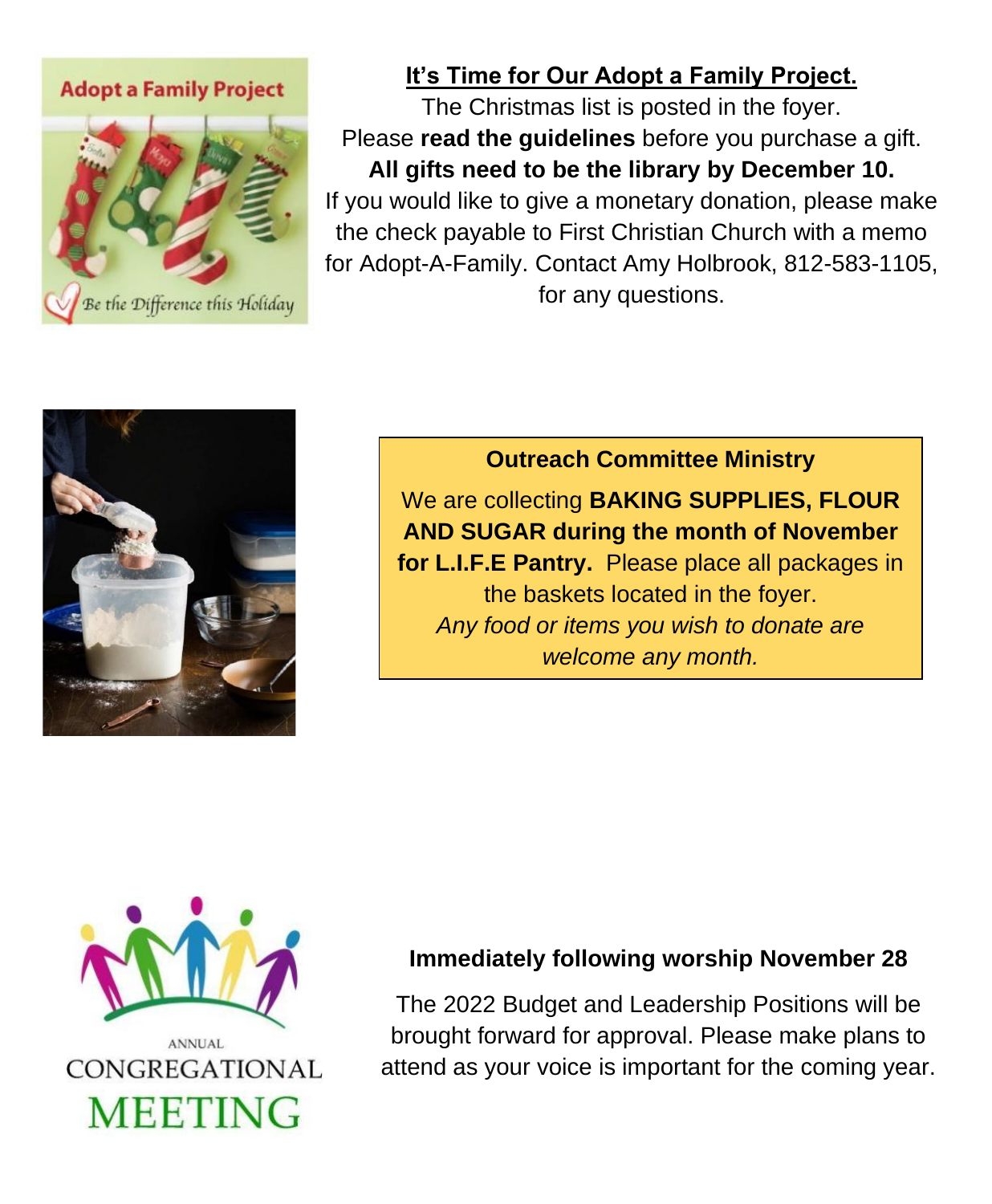

**Let the study of the Bible begin!** Please join us for the weekly Pastor's Bible Study class each Sunday at 9:30 am in the library. We are studying the Gospel of Mark. No reading is required before class; just bring your Bible, a smile, an open mind, a warm heart and a willingness to encounter the Word of God.



Jesus is Coming. . .Advent is right around the corner.

**Sunday, November 21** we will decorate our church for the season.

Those that choose to stay after worship and join in the fun, will be fed a delicious lunch. The lunch is only for those who stay to help decorate. It is a lot of work but many hands make light the work. Contact Mary Ruth if you plan to help.



The Outreach Ministry will have the annual Coat Bank from **10:00 am - 1:00 pm** the following Saturdays:

- ➢ **November 20**
- ➢ **December 4**

We will NOT be open November 27.

Parents or Guardians must accompany children